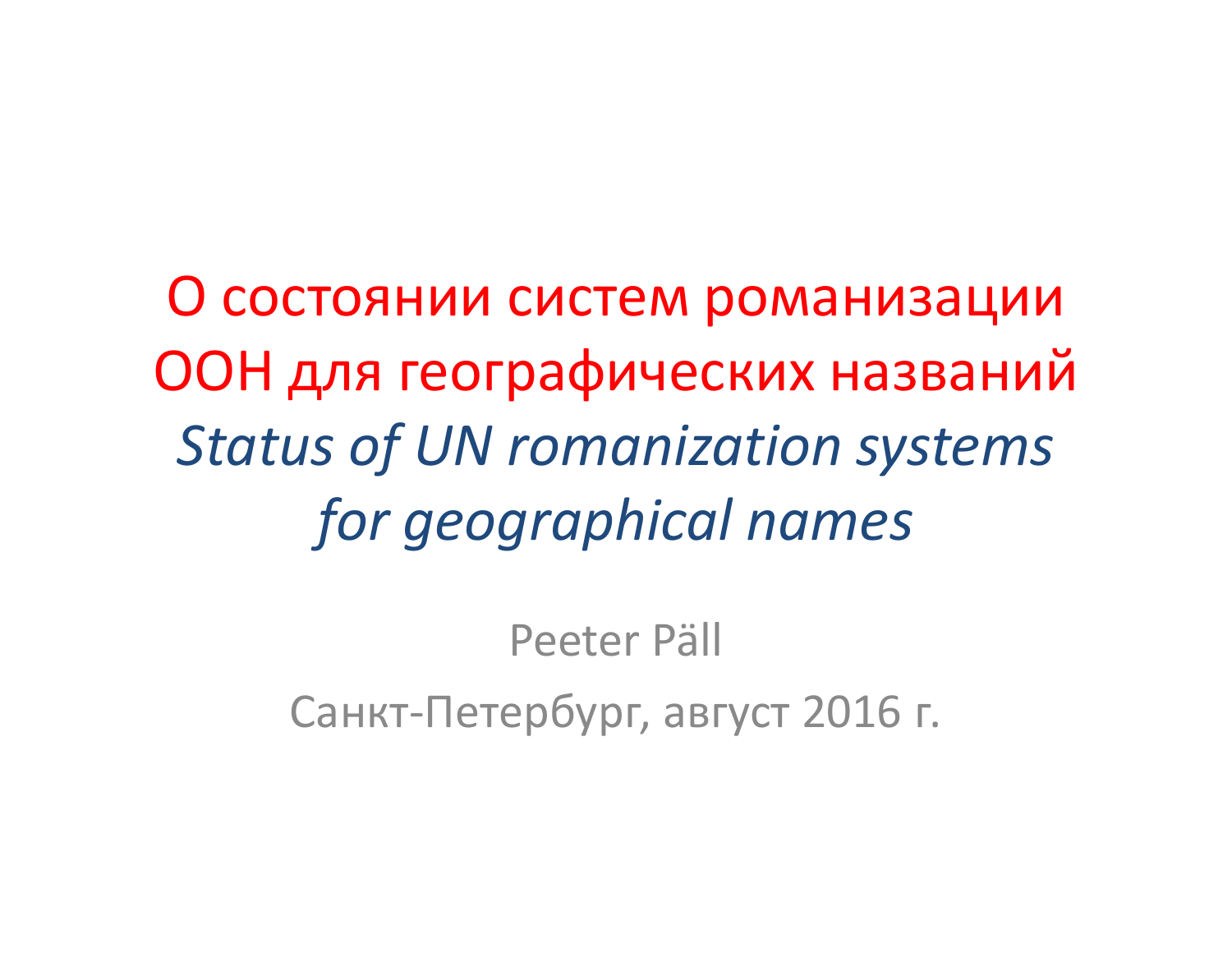### UNGEGN WG on RomanizationSystems

- The basic mandate: considering and reaching agreement on a romanization system for geographic names proposed by a (donor) country.Prerequisites:
	- sufficient time for appropriate consultations and an expression of all views on technical matters between the sponsoring country and the WG members
	- –to be considered: whether the romanization system is<br>has ad an equipted scientific principles, the system's based on sound scientific principles, the system's degree of reversibility, and the extent of its implementation on cartographic products (maps and charts) by the proposing country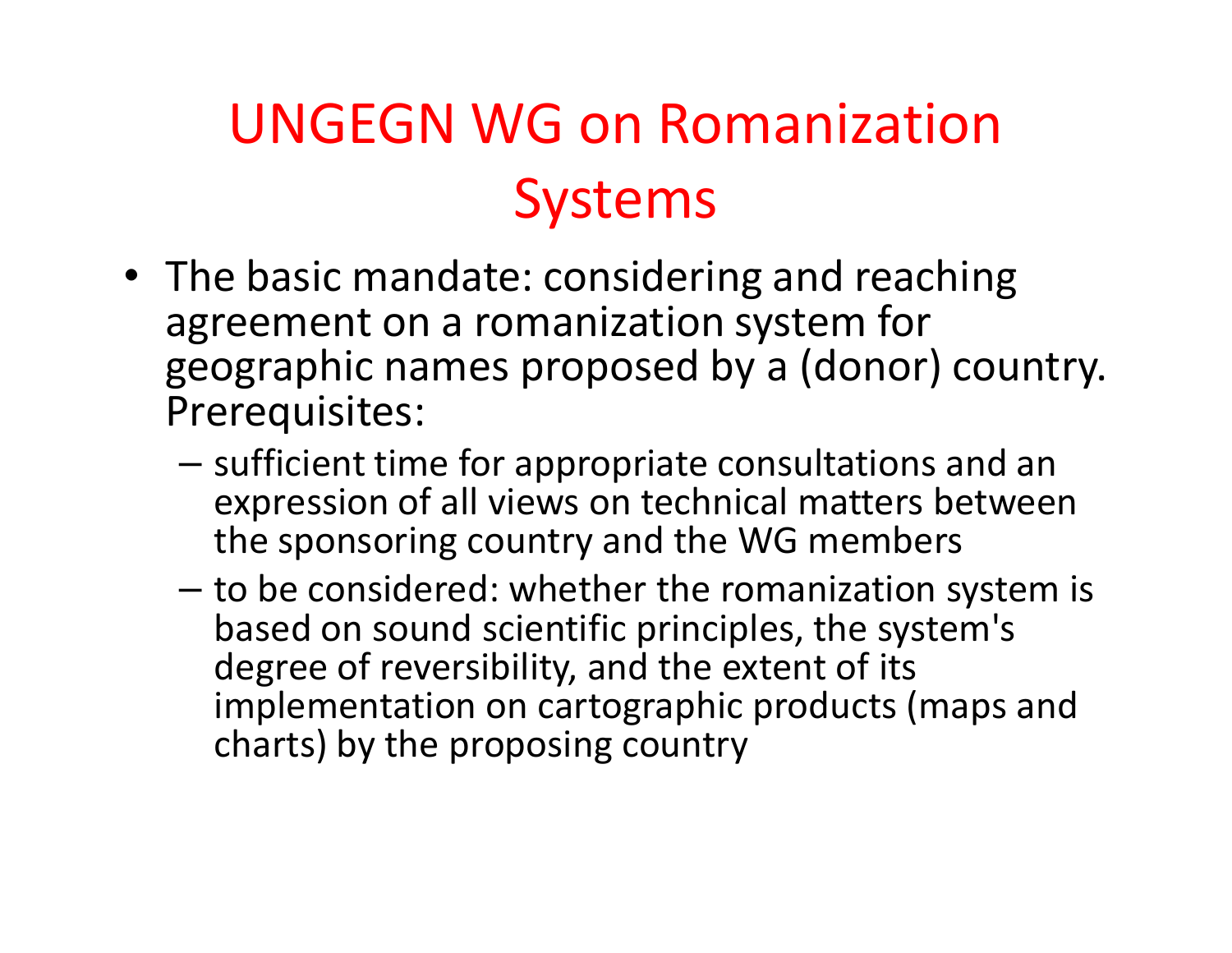### Agenda of the WG

- 45 languages/scripts, incl.
	- 30 approved systems (Amharic\*, Arabic\*, Assamese\*,<br>Relaxurian Bengeli\*, Bulgarian Chinaea, Greek **Belarusian**, Bengali\*, **Bulgarian**, **Chinese**, **Greek**, Gujarati\*, Hebrew[\*], Hindi\*, Kannada\*, Khmer\*, Macedonian Cyr.\*, Malayalam\*, Marathi\*, **Mongolian in China**, Nepali\*, Oriya\*, **Persian**, Punjabi\*, **Russian**, **Serbian**, Tamil\*, Telugu\*, **Thai**, **Tibetan**, **Uighur**, **Ukrainian**, Urdu\*) [\* – 17.5 not implemented]
	- 15 systems still being discussed (Armenian, Burmese, Dzongkha, Georgian, Japanese, Kazakh, Kirghiz, Korean, Lao, Maldivian, Mongolian Cyr., Pashto, Sinhalese, Tajik, Tigrinya)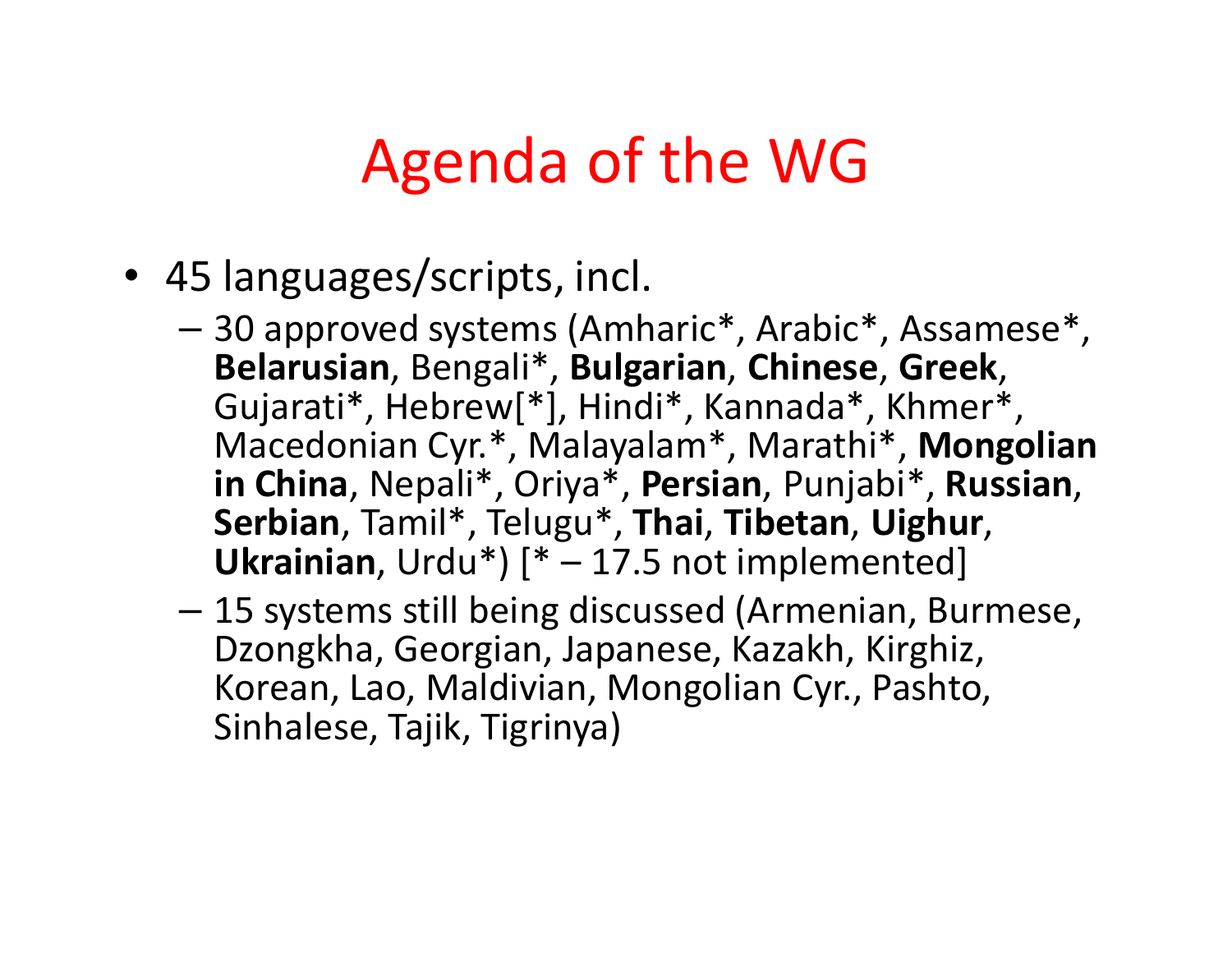#### Implementation

- Not implemented at all: Indian group of languages (Hindi, Urdu, Nepali, etc.; 13 intotal)
- Implemented in the past but not any more (Amharic, Khmer, Macedonian Cyr.)
- Planned changes, not yet adopted (Arabic)
- Information not sufficient (Hebrew)
- Various extent of implementation (Belarusian, Greek, Persian, Russian, Ukrainian)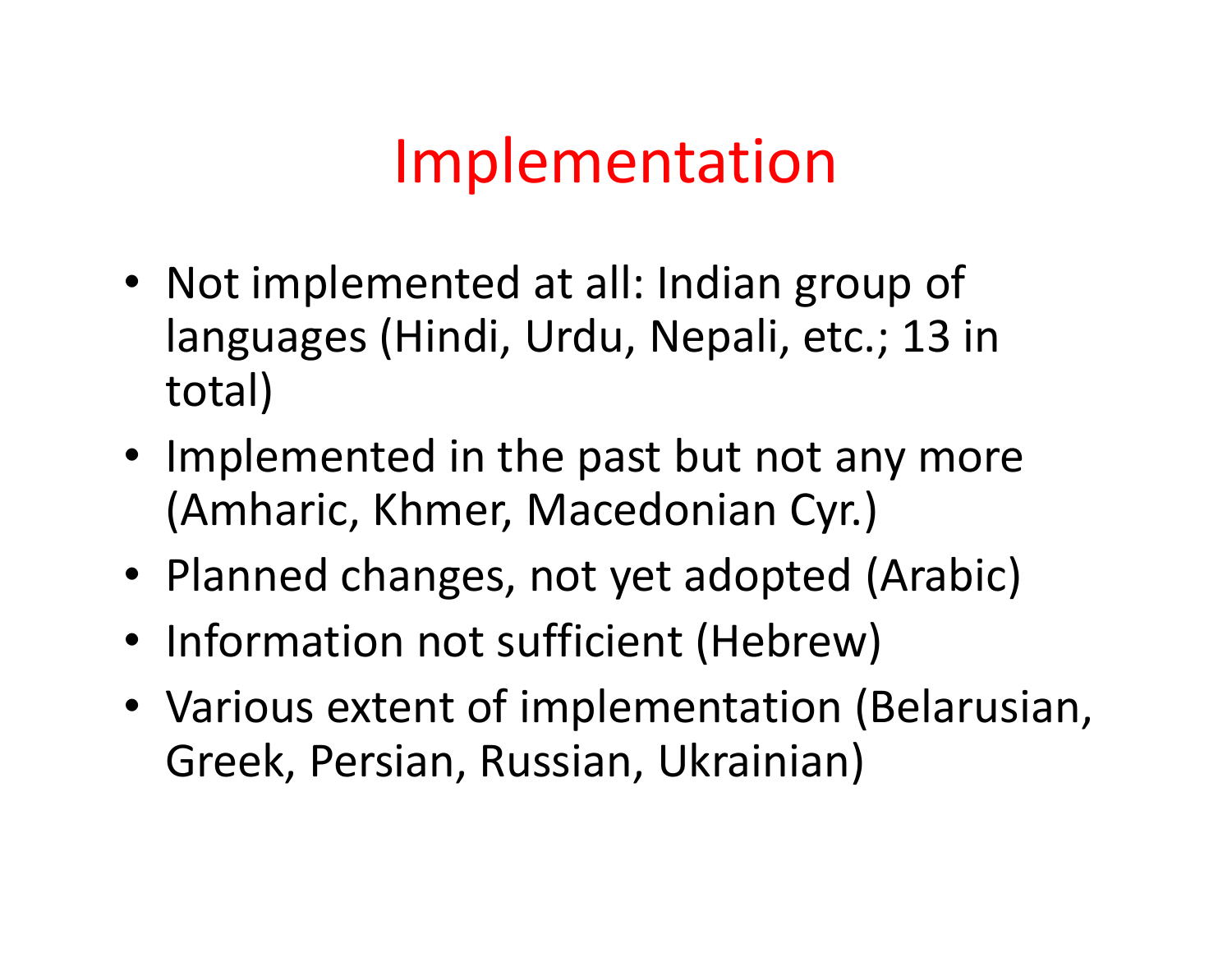### Languages/scripts under discussion

- Some form of national system in use (Armenian\*, Dzongkha, Georgian\*, Kirghiz, Maldivian), sometimes competitive systems (Japanese, Korean)
- Plans to work out such systems (Lao, Sinhalese)
- Waiting for the transfer of the script to Latin(Kazakh)
- No system whatsoever or no information(Burmese, Mongolian Cyr., Pashto, Tajik, Tigrinya)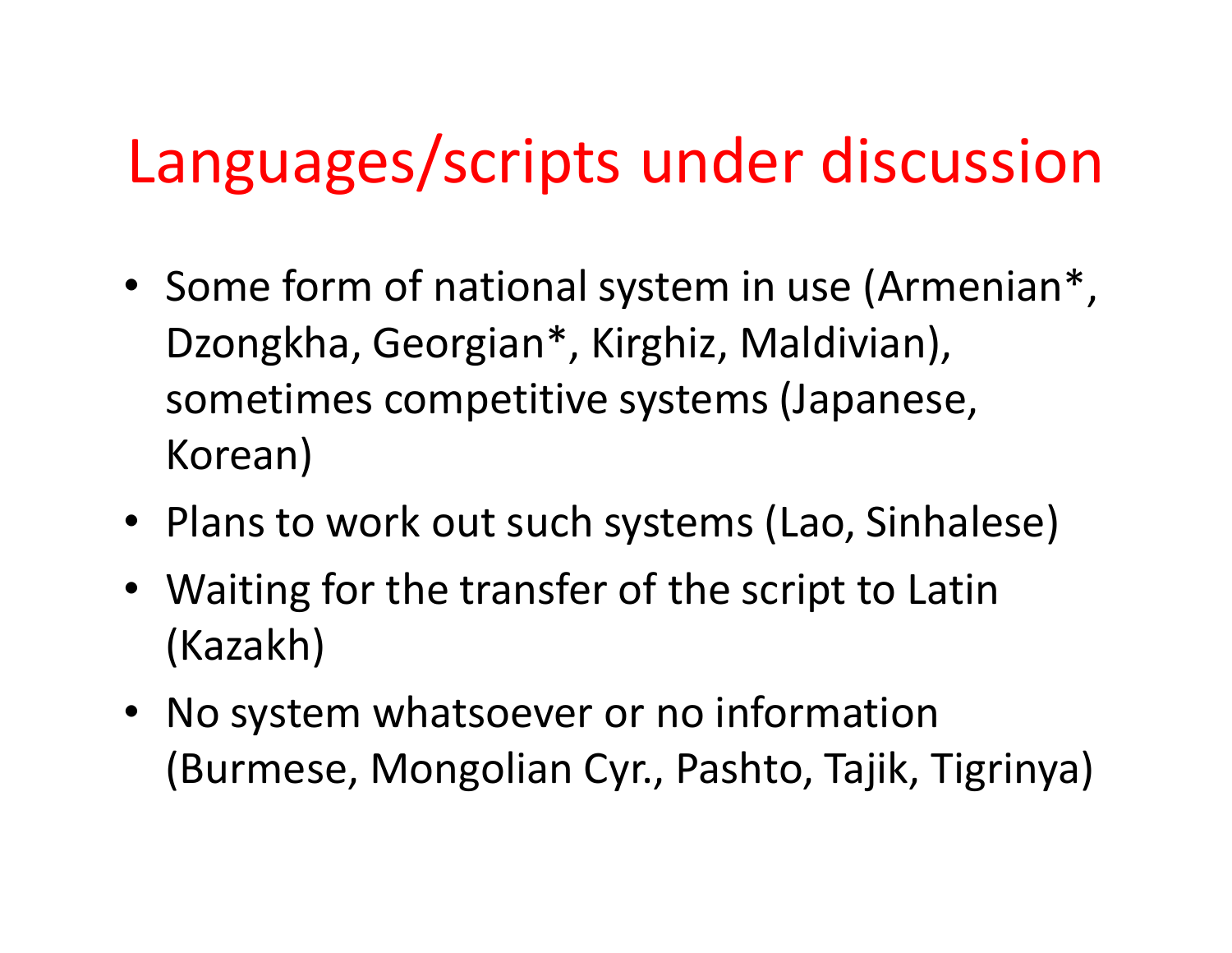# Main difficulties

- Lack of national authorities on geographical names
- Lack of understanding of the importance of romanization systems
- Existence of competing systems
- Established practices of rendering geographical names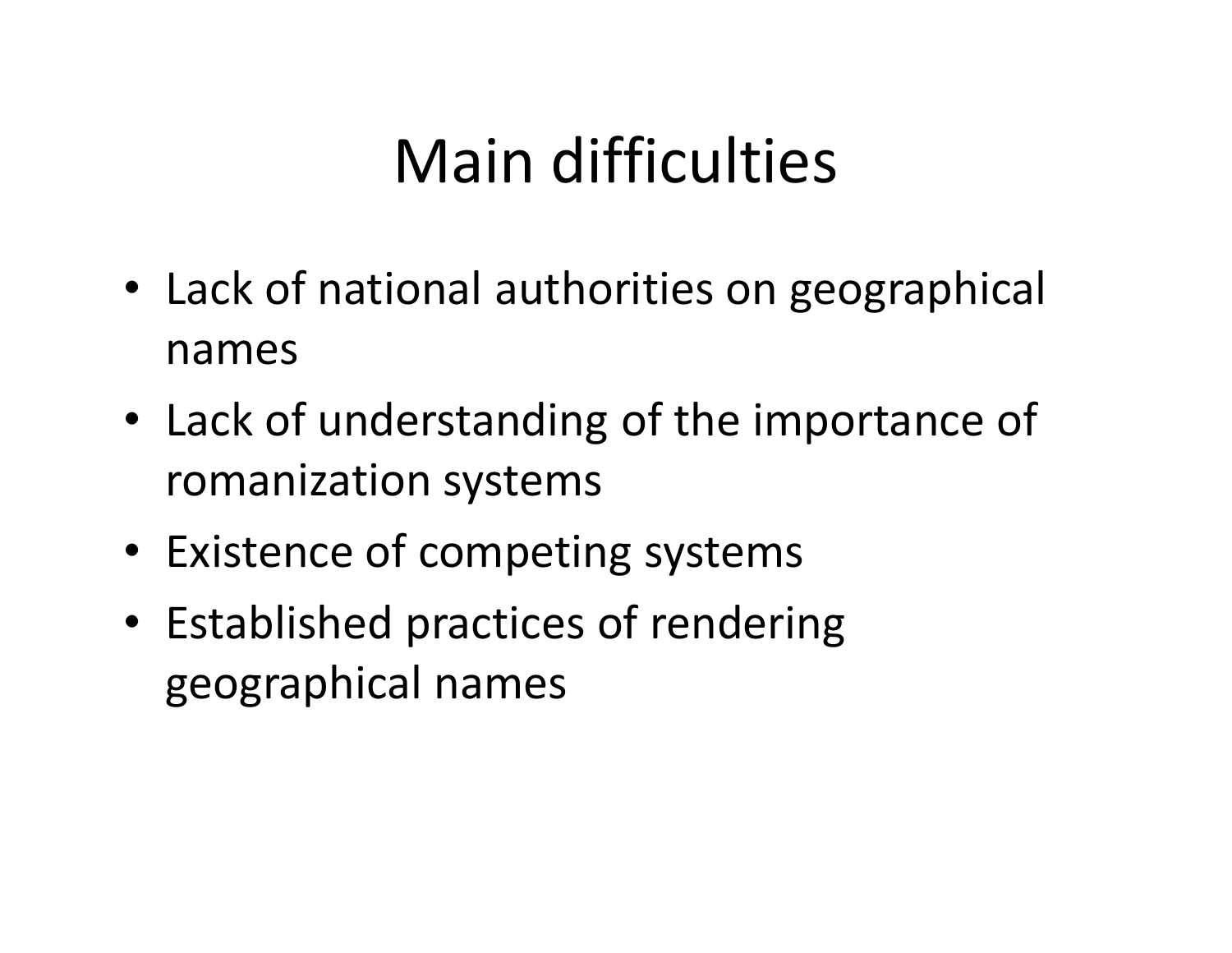# Main discussion points in the WG

- Two necessary prerequisites:
	- and the state of the state  $-$  reversibility of the system
	- – $-$  national implementation of the system
- Which of the two is more important?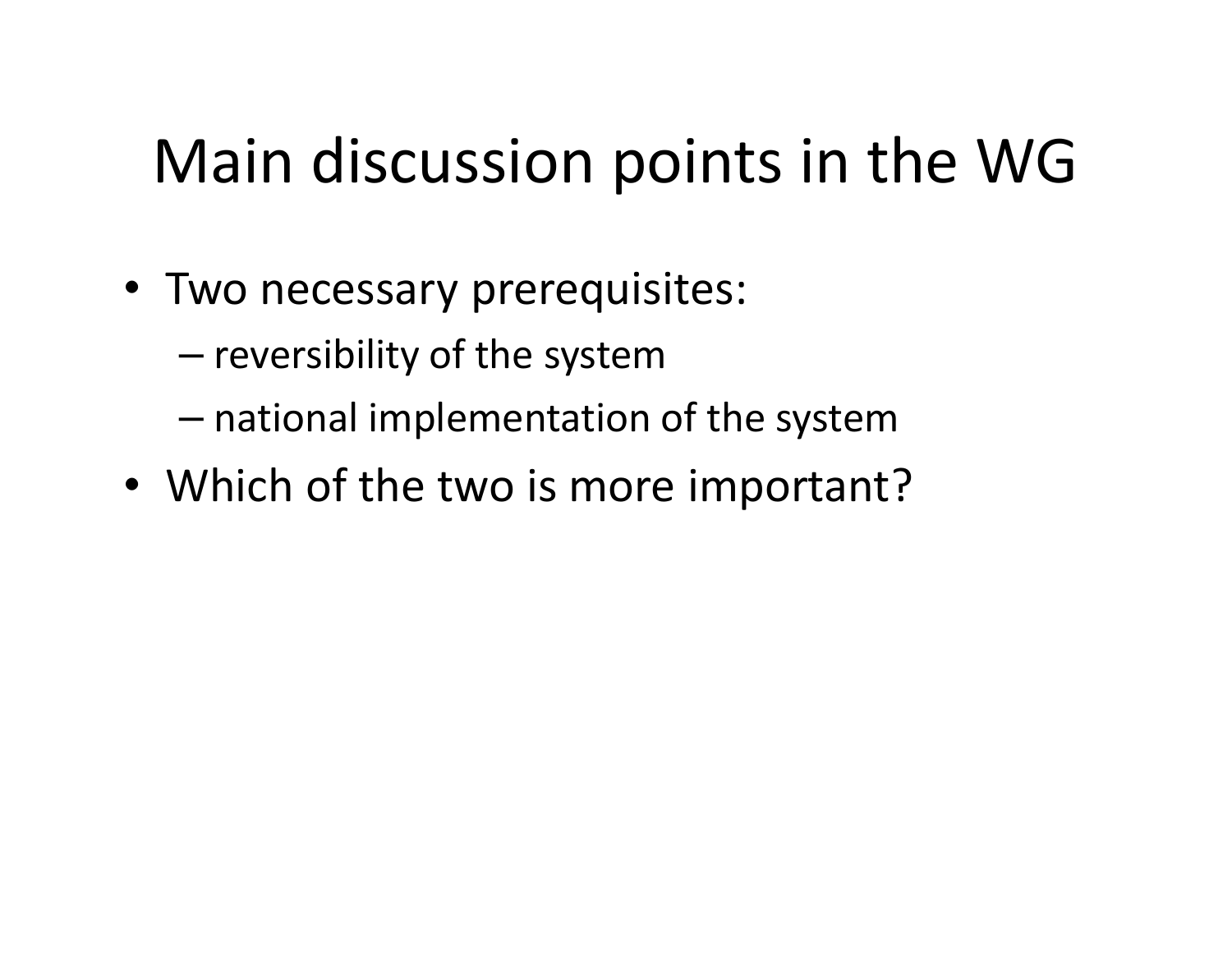# Reversibility

- Not depending on the definition of reversibility, there are no 100 % reversible systems in use
- Based on one calculation the highest reversibility is 95 % (Arabic, Belarusian, Russian, Serbian), the lowest rate applies to systems whereby no reversibility could be calculated (Chinese, Mongolian in China, Thai, Tibetan)
- For the disputed new systems the reversibility was lower than before (Bulgarian from 95 % to <sup>85</sup> %, Persian from 95 % to 61 %)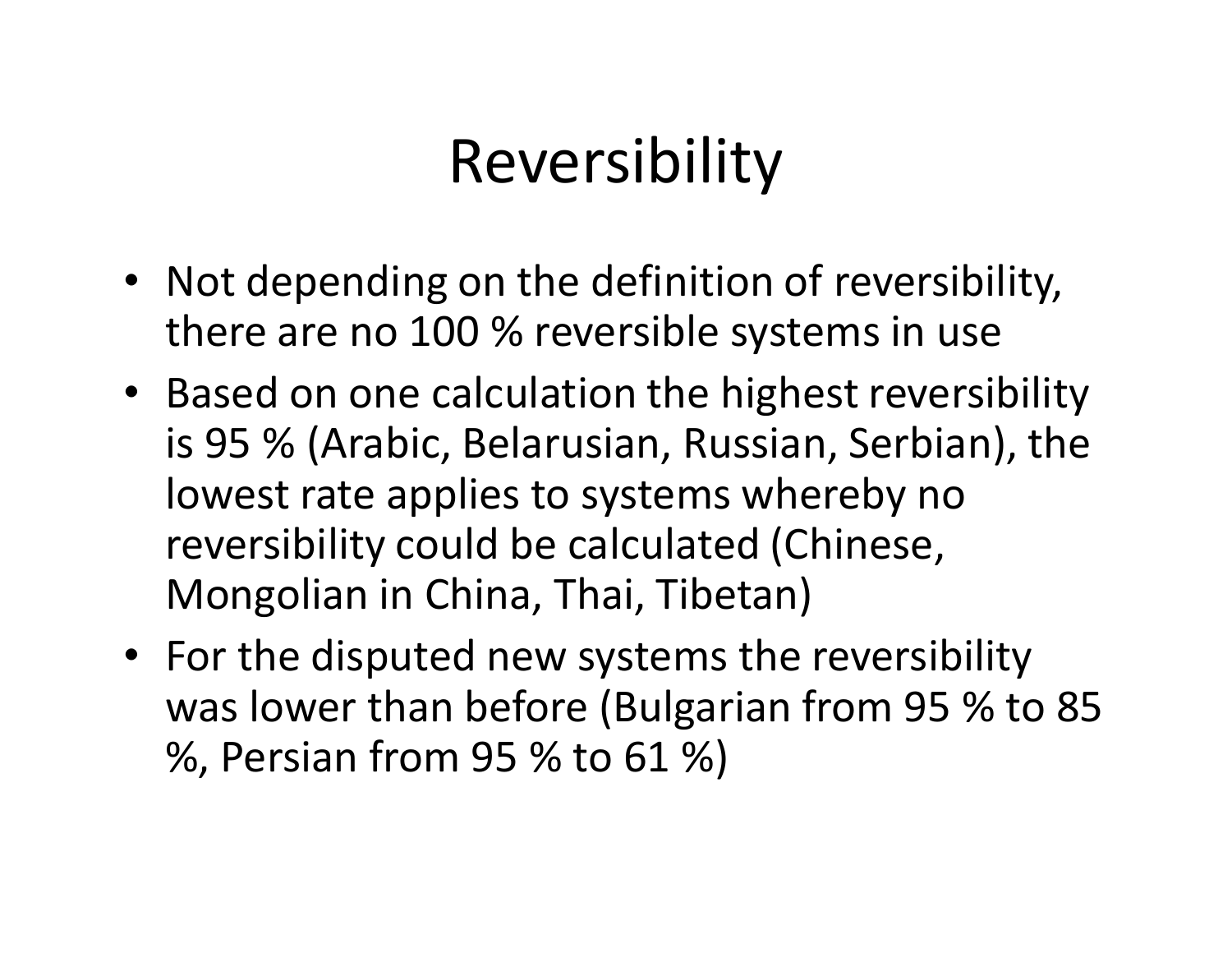### Implementation - ?

- What does it actually mean?
- How important are various components of implementation?
- Who is to judge?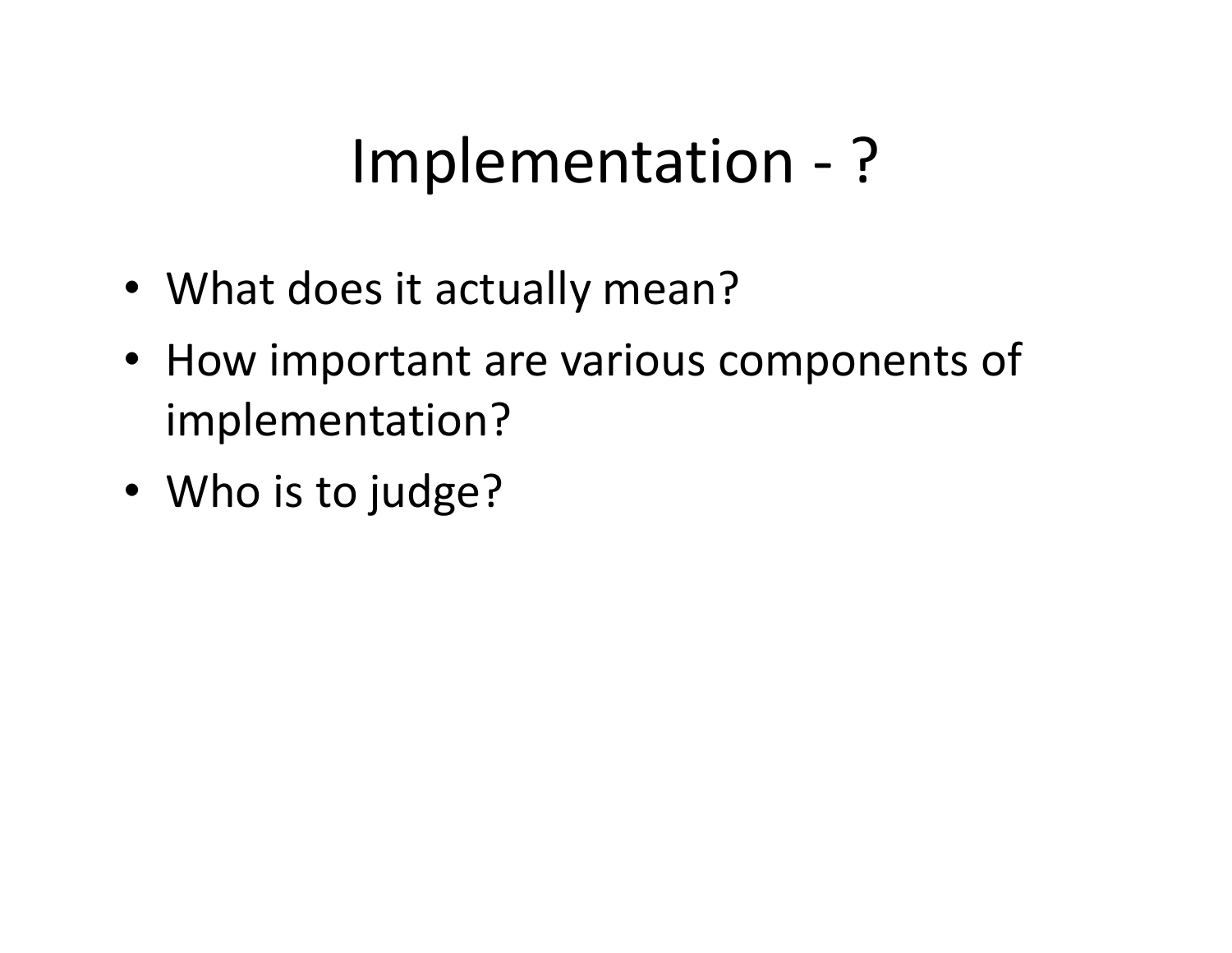# Implementation components

- Nationally:
	- implementation in maps (state vs. private) and databases
	- $-$  implementation on signs and public information
	- $-$  implementation in official documents
	- –- implementation of the system for other types of names (esp. personal names in passports)
- Internationally:
	- – $-$  implementation in maps and databases
	- – $-$  implementation in documents (and media?)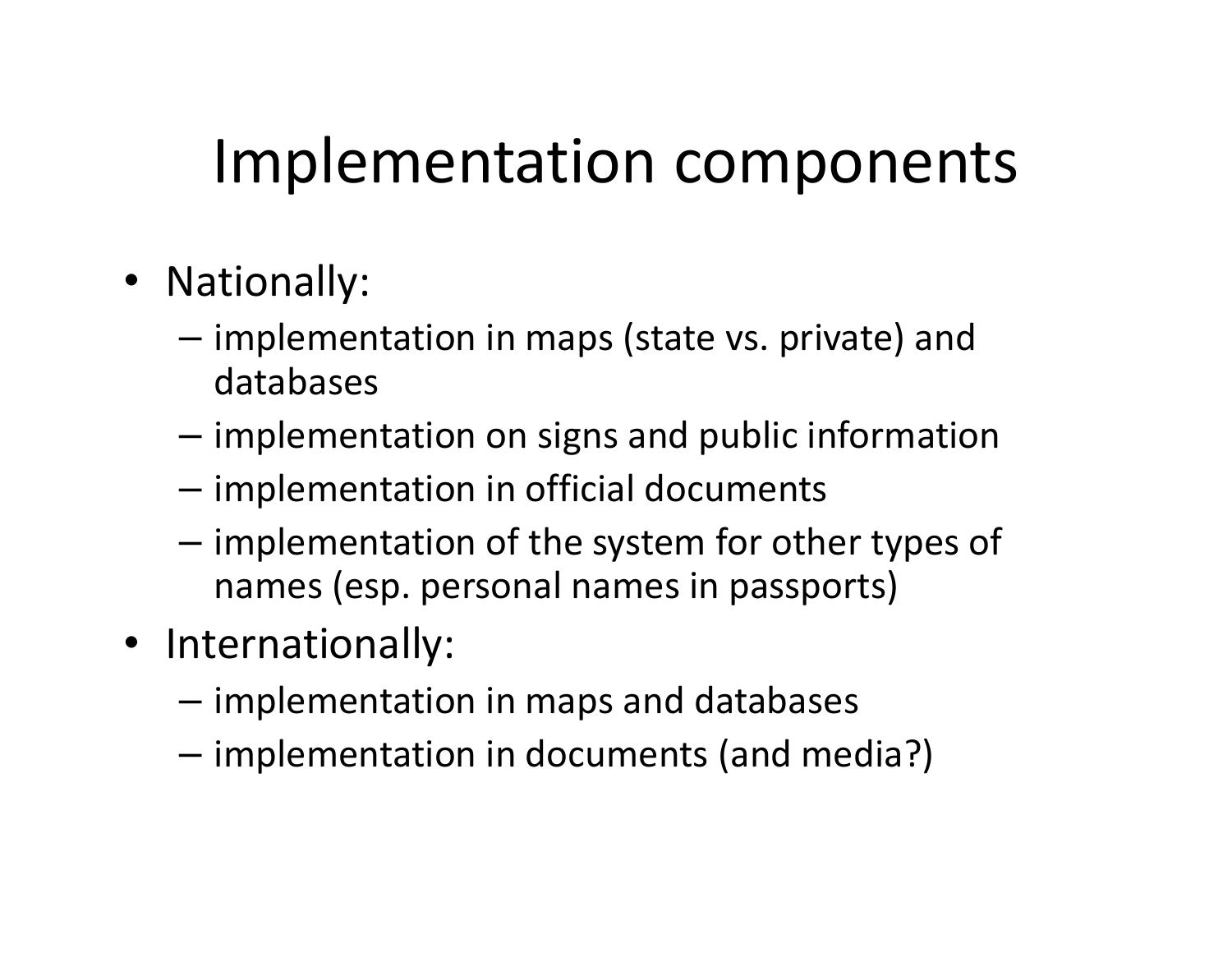#### Implementation degree and "judges"

- Components either:
	- and the state of the state  $-$  fully implemented  $\,$
	- – $-$  partially implemented
	- and the state of the state  $-$  not implemented
- "Judges"
	- and the state of the state at least two experts, perhaps on an anonymous basis?